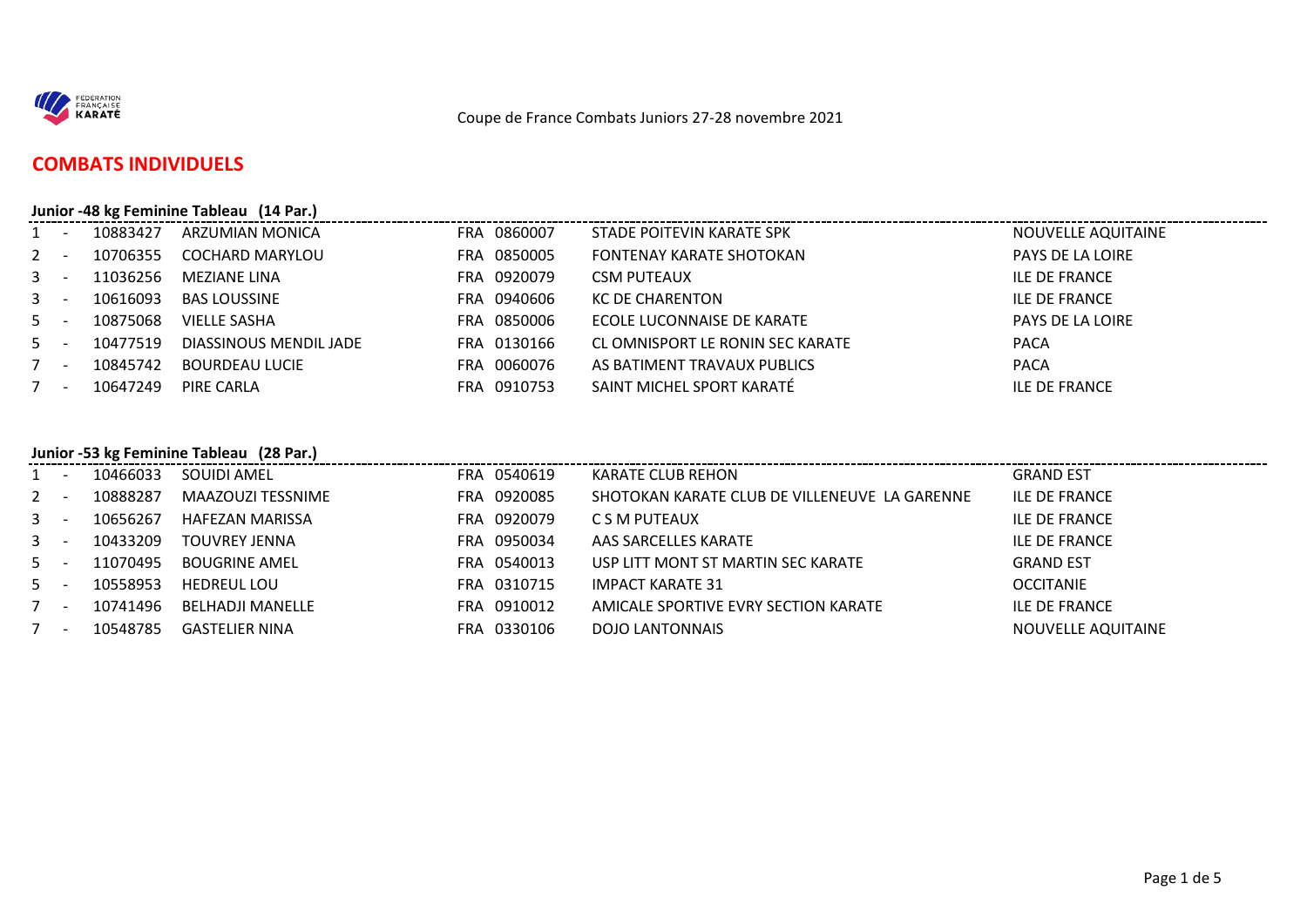

# **Junior -59 kg Feminine Tableau (31 Par.)**

. \_ \_ \_ \_ \_ \_ \_ \_ \_ \_ \_ \_ \_ \_ \_

| $1 -$ |                          | 10725362 | YVON SYDNEY            | FRA 0540029    | KARATE CLUB LONGUYONNAIS    | <b>GRAND EST</b>               |
|-------|--------------------------|----------|------------------------|----------------|-----------------------------|--------------------------------|
| $2 -$ |                          | 10674871 | <b>MENACER DJIHANE</b> | FRA 0920079    | C S M PUTEAUX               | ILE DE FRANCE                  |
| $3 -$ |                          | 10754993 | FLIH RANYA             | 0930617<br>FRA | BLANC MESNIL SPORT KARATE   | ILE DE FRANCE                  |
| $3 -$ |                          | 10529847 | AICHOUCH NAILLA        | FRA 0250635    | CLUB SAUVEGARDE DE BESANCON | <b>BOURGOGNE FRANCHE COMTE</b> |
| $5 -$ |                          | 10378342 | DUVAL MARGAUX          | FRA 0720008    | SAMOURAI 2000               | <b>PAYS DE LA LOIRE</b>        |
| $5 -$ |                          | 10634329 | YUGO IMANE KOTIM       | FRA 0250028    | PLANOISE KARATE ACADEMY     | <b>BOURGOGNE FRANCHE COMTE</b> |
| $7 -$ |                          | 10888685 | CHAIBI OUIAM           | 0860007<br>FRA | STADE POITEVIN KARATE SPK   | NOUVELLE AQUITAINE             |
|       | $\overline{\phantom{0}}$ | 10668979 | MOTTET CAMELIA         | FRA 0300716    | TEAM OUISSA KARATE NIMES    | LANGUEDOC ROUSSILLON           |
|       |                          |          |                        |                |                             |                                |

#### **Junior 59 et + kg Feminine Tableau (27 Par.)**

| $1 -$ | 10382483 | L HYVER MARGOT              | FRA 0720008     | SAMOURAI 2000               | PAYS DE LA LOIRE               |
|-------|----------|-----------------------------|-----------------|-----------------------------|--------------------------------|
| $2 -$ | 10744542 | <b>CORANSON BEAUDU EMMA</b> | FRA 0950034     | AAS SARCELLES KARATE        | ILE DE FRANCE                  |
| $3 -$ | 10725543 | KEITA ANNE CORALIE          | FRA 0860007     | STADE POITEVIN KARATE SPK   | NOUVELLE AQUITAINE             |
| $3 -$ | 10840366 | OZSERTTAS ZERA JADE         | FRA 0940611     | K O S VILLENEUVE            | ILE DE FRANCE                  |
| $5 -$ | 10923307 | PORQUET FAITH               | FRA 0250635     | CLUB SAUVEGARDE DE BESANCON | <b>BOURGOGNE FRANCHE COMTE</b> |
| $5 -$ | 10551463 | VILLEBOUX ALEXIA            | FRA 0850006     | ECOLE LUCONNAISE DE KARATE  | PAYS DE LA LOIRE               |
| $7 -$ | 10783722 | WINTERFELD KARLSTINE        | 0590660<br>FRA  | KARATE CLUB DE PETITE FORET | <b>HAUTS DE FRANCE</b>         |
| $7 -$ | 10875118 | KADIRIC NEJRA               | 0250032<br>FRA. | KARATE CLUB BETHONCOURT     | <b>BOURGOGNE FRANCHE COMTE</b> |

#### **Junior -55 kg Masculin Tableau (31 Par.)**

| $1 -$ | 10984360 | <b>HIERSO HAIRISS</b>   | FRA 0250635      | CLUB SAUVEGARDE DE BESANCON         | <b>BOURGOGNE FRANCHE COMTE</b> |
|-------|----------|-------------------------|------------------|-------------------------------------|--------------------------------|
| $2 -$ | 10558832 | BAKAS KENAN             | 0950034<br>FRA . | AAS SARCELLES KARATE                | ILE DE FRANCE                  |
| $3 -$ | 10576963 | BOUROUBA MARWAN         | FRA 0950754      | KARATE ELITE ARGENTEUIL             | ILE DE FRANCE                  |
| $3 -$ | 10701113 | KERNEUR MATHIAS         | FRA 0440078      | CENT ETUDES KARATE ST NAZAIRE       | PAYS DE LA LOIRE               |
| $5 -$ | 11073122 | MOREIRA-PINHAL TINO     | 0850006<br>FRA   | ECOLE LUCONNAISE DE KARATE          | PAYS DE LA LOIRE               |
| $5 -$ | 10376963 | <b>TOUMI NAWFEL</b>     | FRA 0190006      | <b>BUDOKAI KARATE CLUB DE BRIVE</b> | NOUVELLE AQUITAINE             |
| $7 -$ | 10625882 | <b>ERNWEIN THOMAS</b>   | FRA 0310715      | <b>IMPACT KARATE 31</b>             | <b>OCCITANIE</b>               |
| $7 -$ | 10410168 | <b>MARCILLY GREGORY</b> | FRA 0770738      | JEUNES KARATEKAS DE MEAUX           | ILE DE FRANCE                  |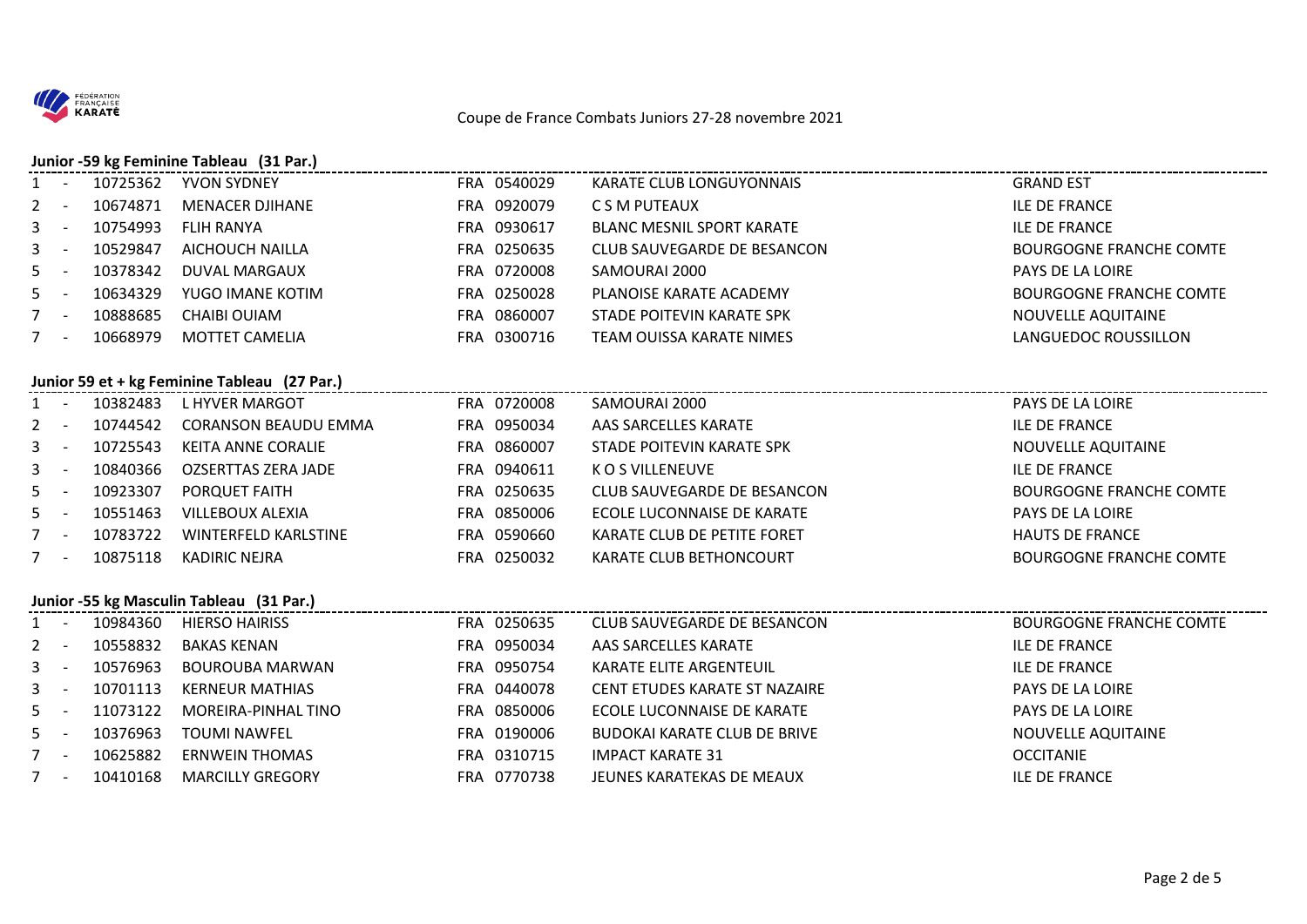

## **Junior -61 kg Masculin Tableau (36 Par.)**

| $1 -$ | 10467449 | HELLAL AHMED EL AMINE   | FRA 0950090 | CLUB SPORTF MUNICIPAL D'EAUBONNE KARATE | ILE DE FRANCE        |
|-------|----------|-------------------------|-------------|-----------------------------------------|----------------------|
| $2 -$ | 10465906 | LAWANI MARC             | FRA 0910626 | SKB EPINAY SOUS SENART                  | ILE DE FRANCE        |
| $3 -$ | 10532412 | LECERF WILLIAM          | FRA 0910753 | SAINT MICHEL SPORT KARAT+ë              | ILE DE FRANCE        |
| $3 -$ | 10369198 | FALCO ENZO              | FRA 0380049 | USJC SECTION KARATE                     | AUVERGNE RHONE ALPES |
| $5 -$ | 10653368 | <b>CHEVALIER MATHIS</b> | FRA 0950034 | AAS SARCELLES KARATE                    | ILE DE FRANCE        |
| $5 -$ | 10674014 | <b>BOISNET SACHA</b>    | FRA 0950754 | KARATE ELITE ARGENTEUIL                 | ILE DE FRANCE        |
| $7 -$ | 10775479 | MATINGOU ISAAC          | FRA 0920079 | C S M PUTEAUX                           | ILE DE FRANCE        |
| $7 -$ | 10433199 | KE GRIFFIN              | FRA 0950034 | AAS SARCELLES KARATE                    | ILE DE FRANCE        |
|       |          |                         |             |                                         |                      |

#### **Junior -68 kg Masculin Tableau (39 Par.)**

| $1 -$ | 10345307 | DERIC LENNY                   | FRA 0910626 | <b>SKB EPINAY SOUS SENART</b>           | ILE DE FRANCE           |
|-------|----------|-------------------------------|-------------|-----------------------------------------|-------------------------|
| $2 -$ | 10838825 | CISSOKHO ISMAILA              | FRA 0920704 | INSTITUT DE GOJURYU KENKYUKAI DE FRANCE | ILE DE FRANCE           |
| $3 -$ | 11236579 | VARDANYAN ARMEN               | FRA 0950034 | AAS SARCELLES KARATE                    | ILE DE FRANCE           |
| $3 -$ | 10982419 | ARAMINTHE CITRONNELLE AYMERIC | FRA 0930617 | BLANC MESNIL SPORT KARATE               | ILE DE FRANCE           |
| $5 -$ | 10744285 | TITOUAH MASSINISSA            | FRA 0250635 | CLUB SAUVEGARDE DE BESANCON             | BOURGOGNE FRANCHE COMTE |
| $5 -$ | 10564659 | <b>CHATTARD FLORIAN</b>       | FRA 0380049 | USJC SECTION KARATE                     | AUVERGNE RHONE ALPES    |
| $7 -$ | 10549766 | PEMARTIN THOMAS               | FRA 0720008 | SAMOURAI 2000                           | <b>PAYS DE LA LOIRE</b> |
| $7 -$ | 10566730 | <b>CENSIER MATHYS</b>         | FRA 0590028 | <b>FACHES THUMESNIL ASS KARATE</b>      | <b>HAUTS DE FRANCE</b>  |

#### **Junior -76 kg Masculin Tableau (23 Par.)**

| $1 -$ |                          | 10801849 | ASSEMAT HUGO         | FRA 0950754      | KARATE ELITE ARGENTEUIL      | ILE DE FRANCE               |
|-------|--------------------------|----------|----------------------|------------------|------------------------------|-----------------------------|
| $2 -$ |                          | 10555687 | LARDJOUM ISSA        | 0690077<br>FRA.  | SEN NO SEN KARATE VENISSIEUX | AUVERGNE RHONE ALPES        |
| 3     |                          | 11245230 | BAUMANN ROMAIN       | 0690077<br>FRA . | SEN NO SEN KARATE VENISSIEUX | <b>AUVERGNE RHONE ALPES</b> |
| $3 -$ |                          | 10891811 | SAINT ROSAIRE CEDRIC | 0930617<br>FRA   | BLANC MESNIL SPORT KARATE    | ILE DE FRANCE               |
| $5 -$ |                          | 10979552 | TONG HELORI          | 9880031<br>FRA.  | ASSOCIATION KARATE AUTEUIL   | NOUVELLE CALEDONIE          |
| $5 -$ |                          | 10603650 | BOUSSAID RAYAN       | 0940611<br>FRA   | K O S VILLENEUVE             | ILE DE FRANCE               |
| $7 -$ |                          | 10557380 | <b>CICEK ISMAIL</b>  | FRA 0540647      | KARATE CLUB DIEULOUARD       | <b>GRAND EST</b>            |
|       | $\overline{\phantom{a}}$ | 10629688 | SARADJIAN ILAN       | 0680695<br>FRA   | <b>TANSEI KARATE</b>         | <b>GRAND EST</b>            |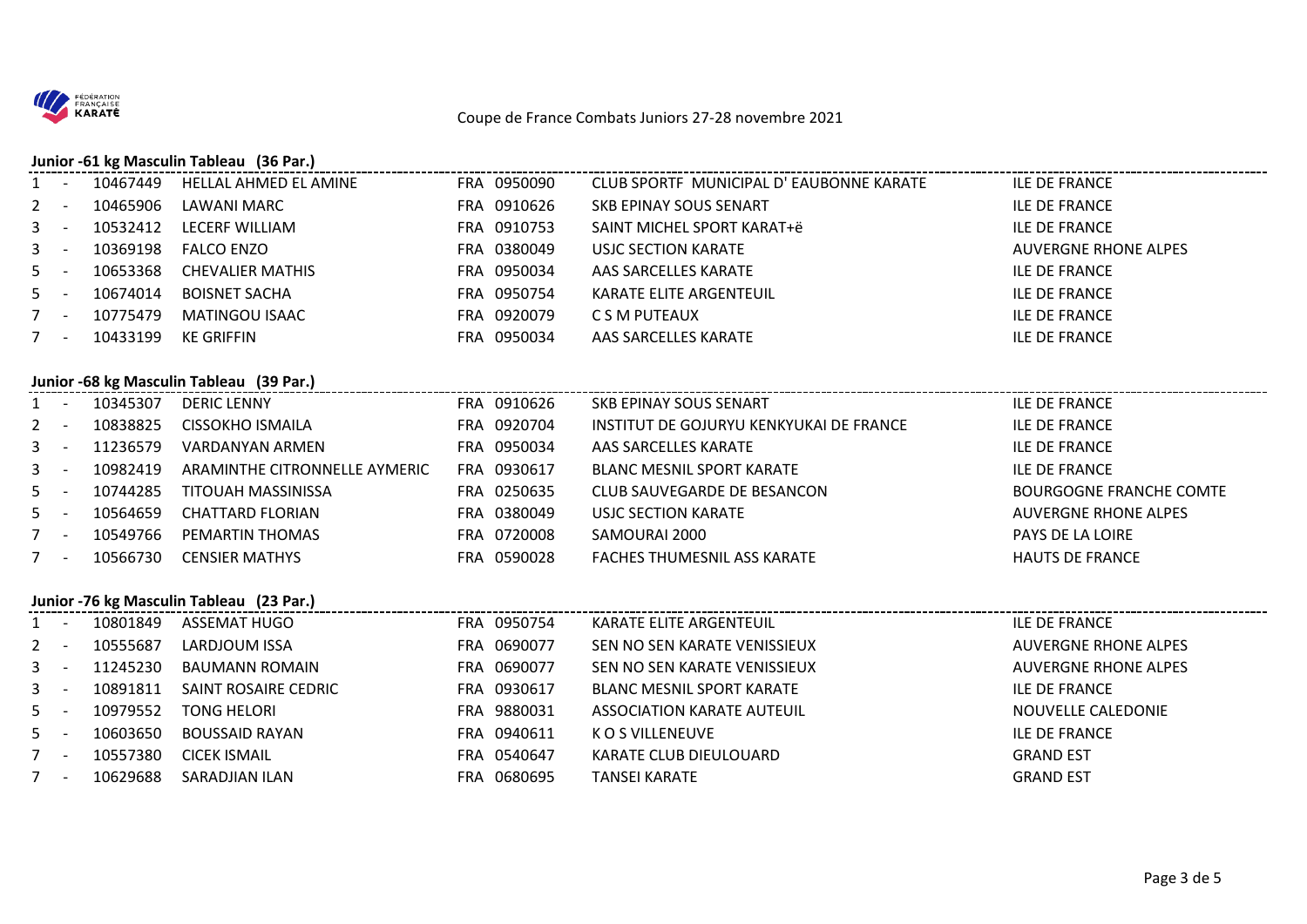

#### Coupe de France Combats Juniors 27-28 novembre 2021

## **Junior 76 et + kg Masculin Tableau (17 Par.)**

| $1 -$ | 10494935 | ZOUAOUI AMIR           | FRA 0920079 | <b>CSM PUTEAUX</b>                       | <b>ILE DE FRANCE</b> |
|-------|----------|------------------------|-------------|------------------------------------------|----------------------|
| $2 -$ | 10547974 | ORTIS NOLAN            | FRA 0130973 | <b>TEAM FKA</b>                          | <b>PACA</b>          |
| $3 -$ | 10481950 | BELASRI NABIL          | FRA 0830751 | ASSOCIATION SPORTIVE BRIGNOLES KARATE 83 | <b>PACA</b>          |
| $3 -$ | 10790359 | <b>MERIL SELWYNN</b>   | FRA 0950608 | <b>GONESSE KARATE CLUB</b>               | ILE DE FRANCE        |
| $5 -$ | 10464151 | <b>MAILLARD MATHYS</b> | FRA 0270017 | SEN KARATE LOUVIERS                      | <b>NORMANDIE</b>     |
| $5 -$ | 10477803 | PIERINI THOMAS         | FRA 0130964 | ROVE-KARATE                              | <b>PACA</b>          |
| $7 -$ | 10666134 | REAUX MALICK           | FRA 0950034 | AAS SARCELLES KARATE                     | ILE DE FRANCE        |
| 7 -   | 10311207 | SAID MOINDJIE OMAR     | FRA 0510618 | AMICALE JAMIN                            | <b>GRAND EST</b>     |